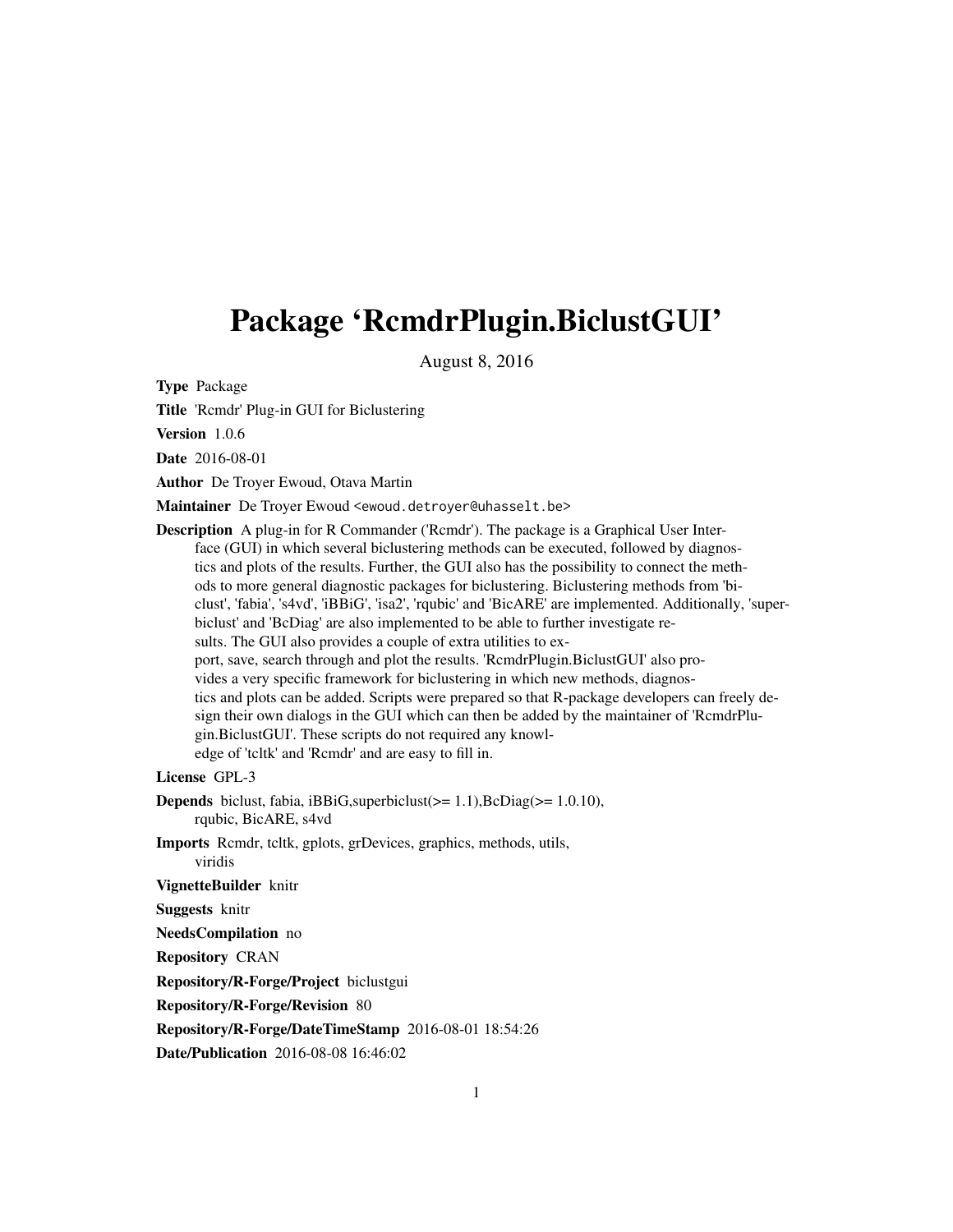## <span id="page-1-0"></span>R topics documented:

| Index |  |
|-------|--|

RcmdrPlugin.BiclustGUI-package

*The BiclustGUI package*

#### Description

RcmdrPlugin.BiclustGUI is a plug-in package for R Commander (Rcmdr). The package is a *Graphical User Interface* (GUI) in which several *biclustering* methods can be executed, followed by diagnostics and plots of the results. Further, the GUI also has the possibility to connect the methods to more general diagnostic packages for biclustering. Biclustering methods from biclust, fabia, iBBiG, isa2, rqubic and BicARE are implemented. Additionally, superbiclust and BcDiag are also implemented to be able to further investigate results. The GUI also provides a couple of extra utilities to export, save, search through and plot the results.

RcmdrPlugin.BiclustGUI also provides a very specific framework for biclustering in which new methods, diagnostics and plots can be added. Scripts were prepared so that R-package developers can freely design their own dialogs in the GUI which can then be added by the maintainer of RcmdrPlugin.BiclustGUI. These scripts do not required any knowledge of teltk and Remdr and are easy to fill in.

## Details

More detailed information about all the implementations and scripting of RcmdrPlugin.BiclustGUI can be found in the vignette. (See the doc folder of package)

#### Author(s)

Ewoud De Troyer <ewoud.detroyer@uhasselt.be>

#### References

Kasim, A., Shkedy, Z., Kaiser, S., Hochreiter, S. and Talloen W. (2016), "Applied Biclustering Methods for Big and High Dimensional Data Using R", *CRC*

#### See Also

The Bicluster algorithms in the packages: [biclust](#page-0-0), [fabia](#page-0-0), [iBBiG](#page-0-0), [rqubic](#page-0-0) and [BicARE](#page-0-0).

Additional Plotting & Diagnostics packages: [superbiclust](#page-0-0) and [BcDiag-package](#page-0-0)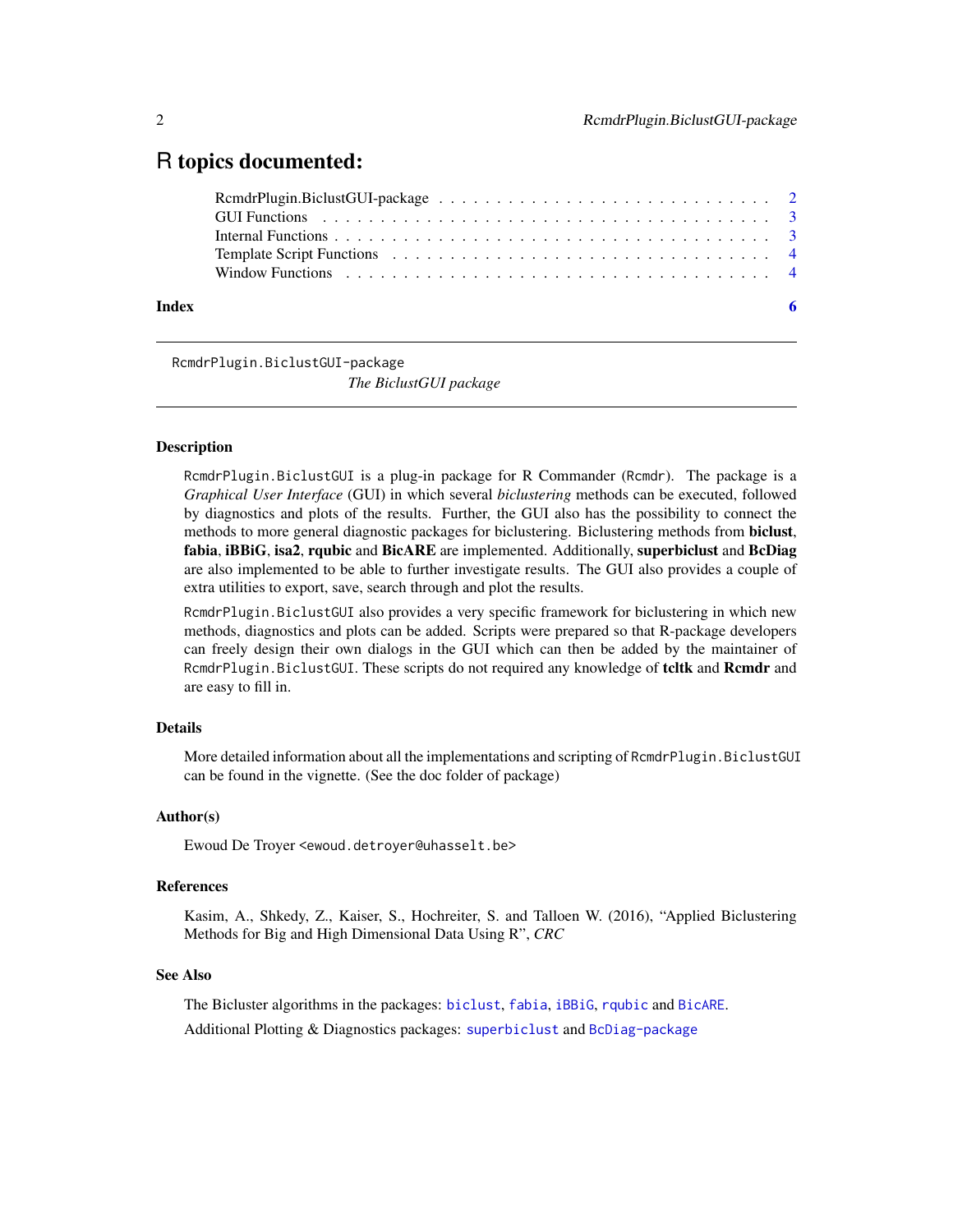<span id="page-2-0"></span>GUI Functions *GUI Functions*

#### Description

List of GUI functions used for certain buttons.

#### Details

This list of GUI functions is a mix of 2 types of functions. Some of them simply consist out of combining several functions from a package, linking them all to a single button by placing them together in a function. The other type are special created functions to extract more bicluster information from certain object or bring more functionality to the GUI. Sometimes this last type is based on example code in package documentation, sometimes it is made from scratch. More information of these function can be found throughout the vignette of RcmdrPlugin.BiclustGUI.

In general these functions are not meant for public use.

#### Author(s)

Ewoud De Troyer <ewoud.detroyer@uhasselt.be>

Internal Functions *List of Internal Functions*

#### Description

List of internal functions used in various functions in the package.

#### Details

Not to be used by the users.

#### Author(s)

Ewoud De Troyer <ewoud.detroyer@uhasselt.be>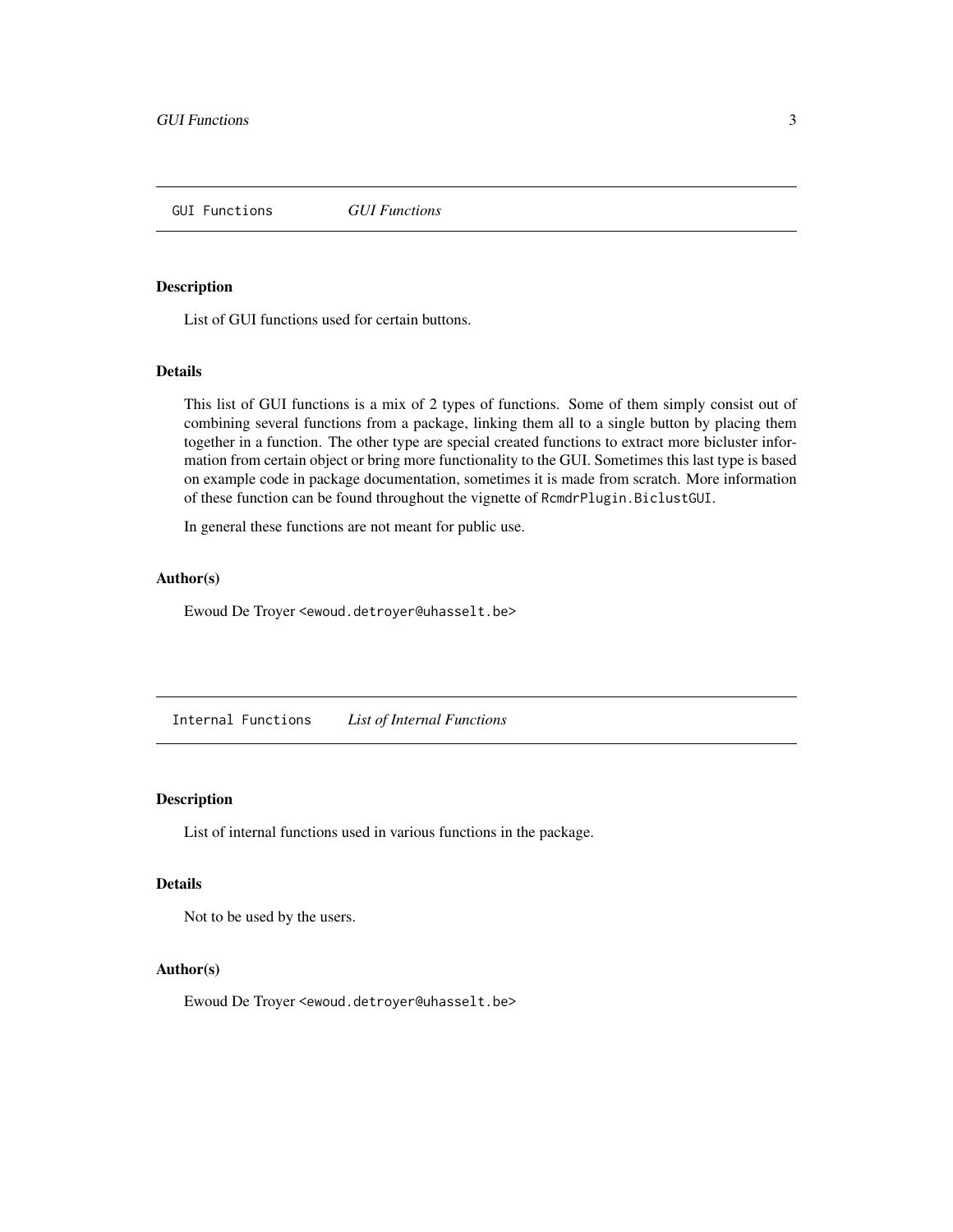<span id="page-3-0"></span>Template Script Functions

*Template Script Functions*

#### Description

List of internal functions used in the template scripts.

#### Details

More information of the use of these functions can be found in the vignette. (Guide to New Implementations)

#### Author(s)

Ewoud De Troyer <ewoud.detroyer@uhasselt.be>

Window Functions *Window Functions*

#### Description

List of window functions, responsible for creating all the dialogs.

#### Usage

```
bicare_WINDOW()
bicarebiclust_WINDOW(methodname)
bcdiag_WINDOW(methodname)
bcdiagwrite_WINDOW(methodname,fabia.thresZ,fabia.thresL)
biclustbimax_WIN()
biclustCC_WIN()
biclustextraplots_WINDOW(methodname)
biclustplaid_WIN()
biclustquest_WIN()
biclustspectral_WIN()
biclustXMotif_WIN()
clearresults_WINDOW()
exportFURBY_WINDOW()
exportTXT_WINDOW()
extractbicluster_WINDOW()
fabiabiclust_WINDOW(methodname, thresZ, thresL)
fabialaplace_WIN()
fabiapostprojection_WIN()
fabiasparsenessprojection_WIN()
```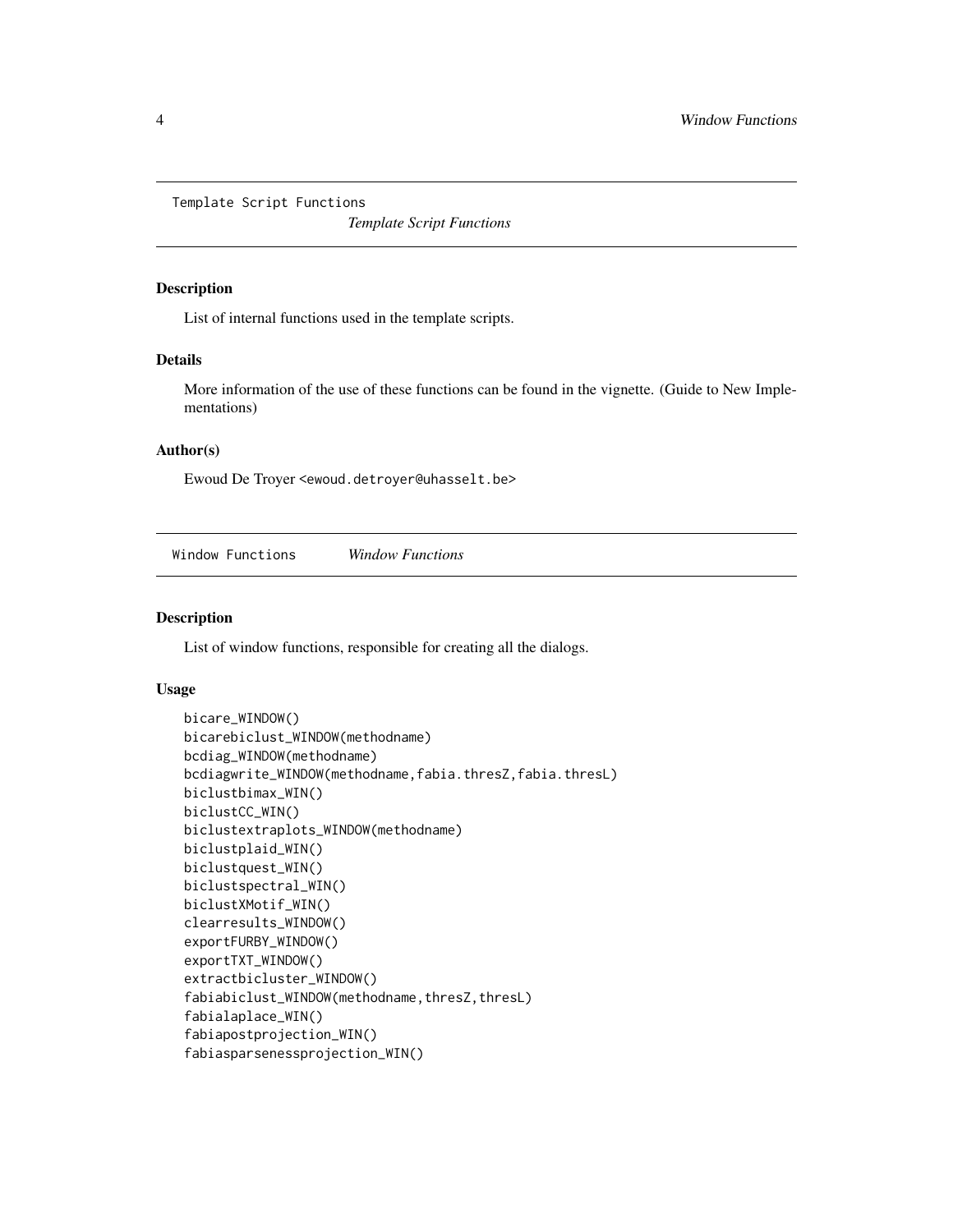## Window Functions 5

```
fabiaSPARSE_WIN()
findbiclusters_WINDOW()
iBBiG_WIN()
image_WINDOW()
isadefault_WIN()
isaextraplots_WINDOW(methodname)
jaccard_WINDOW()
plotgridpref_WINDOW()
rqubic_WINDOW()
saveload_WINDOW()
s4vd_WIN()
search_WINDOW()
ssvd_WIN()
superbiclust_WINDOW(methodname,methodseed,methodsave)
```
## Arguments

| methodname   | These windows are called from a specific biclustering method window. The<br>argument is a string containing the name of the method it is called from.                                    |
|--------------|------------------------------------------------------------------------------------------------------------------------------------------------------------------------------------------|
| methodseed   | Logical Value of methodseed option for the method chosen in methodname.<br>Superbiclust window needs this information to generate the window correctly<br>(e.g. the repeat analysis box) |
| methodsave   | Logical Value of methodsave option for the method chosen in methodname. Su-<br>perbicult window needs this information to apply the repeat analysis correctly                            |
| thresZ       | Fabia bicluster samples threshold                                                                                                                                                        |
| thresL       | Fabia bicluster loadings threshold                                                                                                                                                       |
| fabia.thresZ | See thresZ                                                                                                                                                                               |
| fabia.thresL | See thresL                                                                                                                                                                               |

## Details

All these window functions for all the biclustering dialogs were created using the template scripts (newmethod\_script.R & newtool\_script.R). A detailed description with an example on how to use these scripts and how to create the dialogs, can be found in the appendix (Guideline to New Implementations).

Please note that these template scripts are also located in the doc subdirectory of the package.

## Author(s)

Ewoud De Troyer <ewoud.detroyer@uhasselt.be>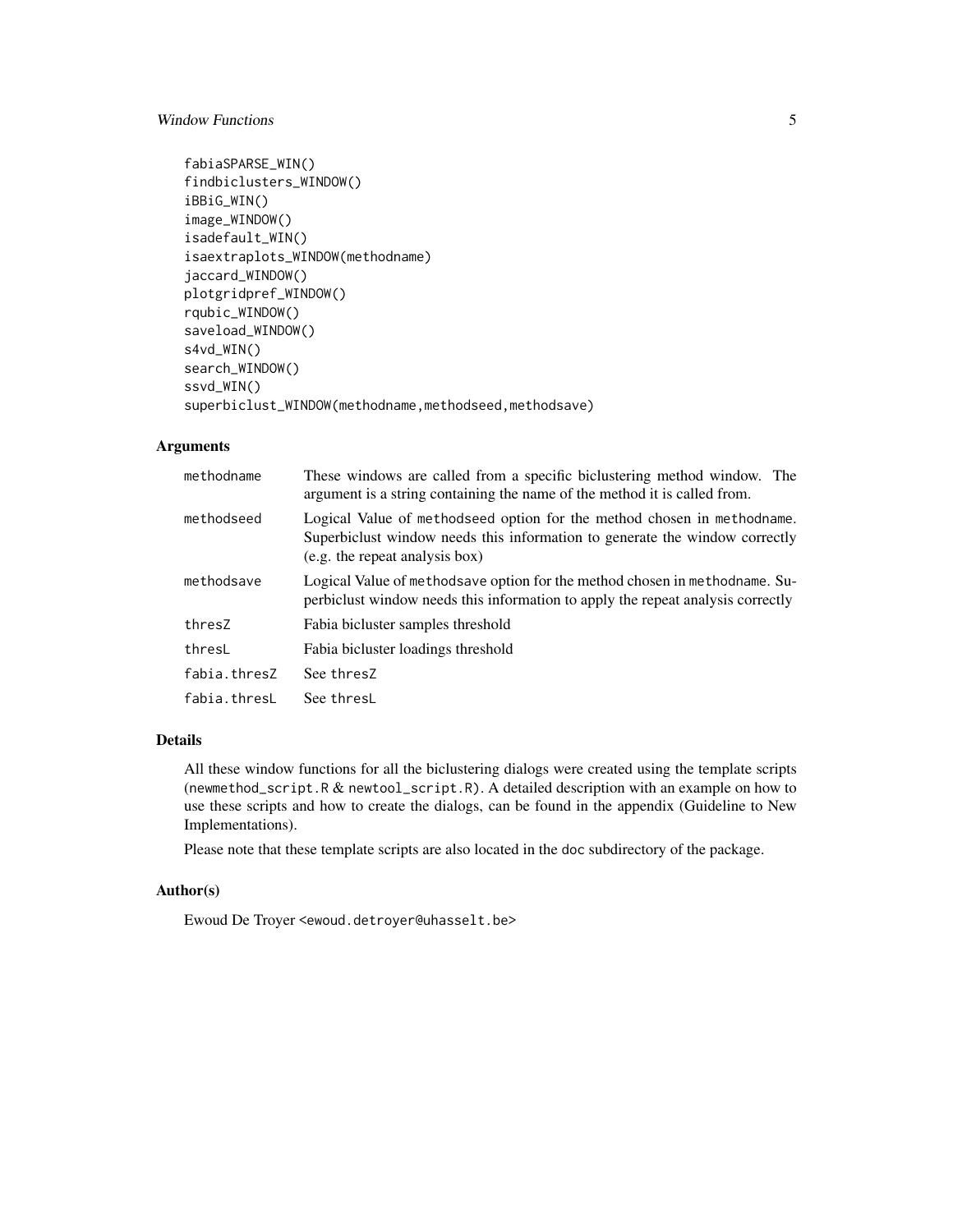# <span id="page-5-0"></span>**Index**

.AssignEnvBiclustGUI *(*Internal Functions*)*, [3](#page-2-0) .GetEnvBiclustGUI *(*Internal Functions*)*, [3](#page-2-0) .add.frame *(*Template Script Functions*)*, [4](#page-3-0) .bicare2biclust *(*Internal Functions*)*, [3](#page-2-0) .binary.activematrix.check *(*Internal Functions*)*, [3](#page-2-0) .build.button.function *(*Internal Functions*)*, [3](#page-2-0) .build.command.argument *(*Internal Functions*)*, [3](#page-2-0) .checkplotgridpref *(*Internal Functions*)*, [3](#page-2-0) .combine.rows *(*Template Script Functions*)*, [4](#page-3-0) .correctdataforresults *(*Internal Functions*)*, [3](#page-2-0) .eval.command *(*Internal Functions*)*, [3](#page-2-0) .fabia2biclust *(*Internal Functions*)*, [3](#page-2-0) .find.frame *(*Internal Functions*)*, [3](#page-2-0) .give.doublequote *(*Internal Functions*)*, [3](#page-2-0) .grid.matrix *(*Template Script Functions*)*, [4](#page-3-0) .initialize.grid.config *(*Template Script Functions*)*, [4](#page-3-0) .initialize.grid.rows *(*Template Script Functions*)*, [4](#page-3-0) .initialize.new.frames *(*Template Script Functions*)*, [4](#page-3-0) .is.binary.matrix *(*Internal Functions*)*, [3](#page-2-0) .isBiclustresult *(*Internal Functions*)*, [3](#page-2-0) .isISA *(*Internal Functions*)*, [3](#page-2-0) .isListofBiclustGUIresults *(*Internal Functions*)*, [3](#page-2-0) .isa2biclust *(*Internal Functions*)*, [3](#page-2-0)

.isbiclustGUIresult *(*Internal Functions*)*, [3](#page-2-0) .make.correct.frame *(*Internal Functions*)*, [3](#page-2-0) .makeResultList *(*Internal Functions*)*, [3](#page-2-0) .makeSuperbiclustResultList *(*Internal Functions*)*, [3](#page-2-0) .makesearchdata *(*Internal Functions*)*, [3](#page-2-0) .order.button.frames *(*Internal Functions*)*, [3](#page-2-0) .output.sparse.txt *(*Internal Functions*)*, [3](#page-2-0) .putbefore *(*Internal Functions*)*, [3](#page-2-0) .rcmdr.warning *(*Internal Functions*)*, [3](#page-2-0) .tobiclust *(*Internal Functions*)*, [3](#page-2-0) .tobiclust\_transf *(*Internal Functions*)*, [3](#page-2-0) .transform.vector2text *(*Internal Functions*)*, [3](#page-2-0) .update.biclustering.object *(*Internal Functions*)*, [3](#page-2-0) as.ExprSet *(*Internal Functions*)*, [3](#page-2-0) BCDIAG\_isa2biclust *(*Internal Functions*)*, [3](#page-2-0) bcdiag\_WINDOW *(*Window Functions*)*, [4](#page-3-0) bcdiaghighlight\_WINDOW *(*GUI Functions*)*, [3](#page-2-0) bcdiagwrite\_WINDOW *(*Window Functions*)*, [4](#page-3-0) BicARE, *[2](#page-1-0)* bicare.genesetenrichment *(*GUI Functions*)*, [3](#page-2-0) bicare.GUI *(*GUI Functions*)*, [3](#page-2-0) bicare.makereport *(*GUI Functions*)*, [3](#page-2-0) bicare.pdata *(*GUI Functions*)*, [3](#page-2-0) bicare.residuplot *(*GUI Functions*)*, [3](#page-2-0) bicare.samplesenrichment *(*GUI Functions*)*, [3](#page-2-0) bicare\_WINDOW *(*Window Functions*)*, [4](#page-3-0)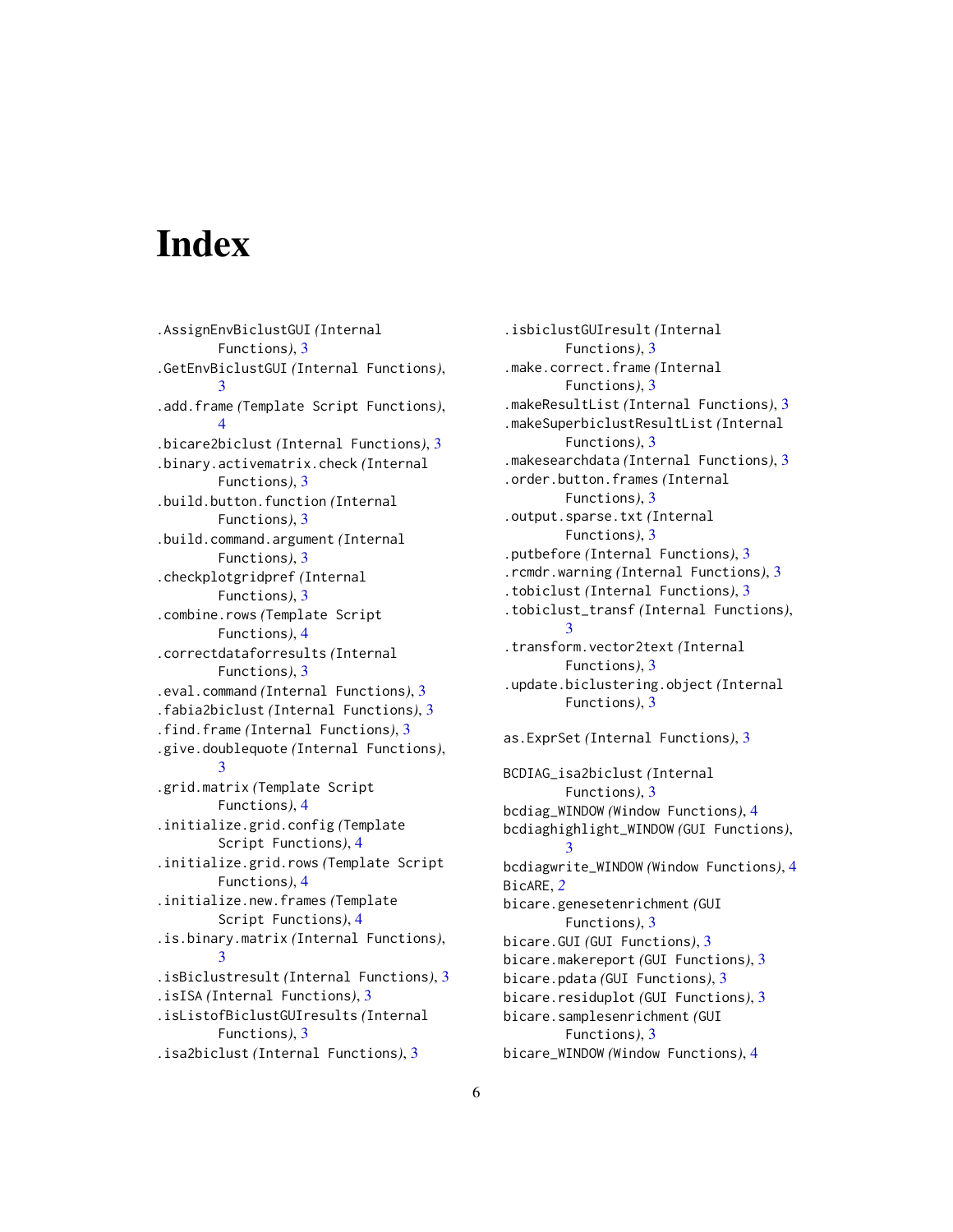#### INDEX 7

bicarebiclust\_WINDOW *(*Window Functions*)*, [4](#page-3-0) biclust, *[2](#page-1-0)* biclust.bimax.GUI *(*GUI Functions*)*, [3](#page-2-0) biclust.quest.GUI *(*GUI Functions*)*, [3](#page-2-0) biclust.robust.fuse *(*GUI Functions*)*, [3](#page-2-0) biclustbimax\_WIN *(*Window Functions*)*, [4](#page-3-0) biclustCC\_WIN *(*Window Functions*)*, [4](#page-3-0) biclustextraplots\_WINDOW *(*Window Functions*)*, [4](#page-3-0) biclustGUI\_help *(*GUI Functions*)*, [3](#page-2-0) biclustguiwebsitelink *(*GUI Functions*)*, [3](#page-2-0) biclustplaid\_WIN *(*Window Functions*)*, [4](#page-3-0) biclustquest\_WIN *(*Window Functions*)*, [4](#page-3-0) biclustspectral\_WIN *(*Window Functions*)*, [4](#page-3-0) biclustXMotif\_WIN *(*Window Functions*)*, [4](#page-3-0) chooseresultsGUI *(*GUI Functions*)*, [3](#page-2-0) clearresults\_WINDOW *(*Window Functions*)*, [4](#page-3-0) cluster\_template *(*Template Script Functions*)*, [4](#page-3-0) export.Biclust *(*GUI Functions*)*, [3](#page-2-0) export.fabia *(*GUI Functions*)*, [3](#page-2-0) exportFURBY\_WINDOW *(*Window Functions*)*, [4](#page-3-0) exportTXT\_WINDOW *(*Window Functions*)*, [4](#page-3-0) extractbicluster\_WINDOW *(*Window Functions*)*, [4](#page-3-0) ExtractBiclustersGUI *(*GUI Functions*)*, [3](#page-2-0) ExtractBiclustersGUI\_general *(*GUI Functions*)*, [3](#page-2-0) fabia, *[2](#page-1-0)* fabia.biplot *(*GUI Functions*)*, [3](#page-2-0) fabiabiclust\_WINDOW *(*Window Functions*)*, [4](#page-3-0) fabialaplace\_WIN *(*Window Functions*)*, [4](#page-3-0) fabiapostprojection\_WIN *(*Window Functions*)*, [4](#page-3-0) fabiaSPARSE\_WIN *(*Window Functions*)*, [4](#page-3-0) fabiasparsenessprojection\_WIN *(*Window Functions*)*, [4](#page-3-0) FindBiclusters *(*GUI Functions*)*, [3](#page-2-0) findbiclusters\_WINDOW *(*Window Functions*)*, [4](#page-3-0)

greenred *(*Internal Functions*)*, [3](#page-2-0)

GUI Functions, [3](#page-2-0) HeatmapBC.GUI *(*GUI Functions*)*, [3](#page-2-0) iBBiG, *[2](#page-1-0)* iBBiG\_WIN *(*Window Functions*)*, [4](#page-3-0) image\_WINDOW *(*Window Functions*)*, [4](#page-3-0) indexedBic *(*Internal Functions*)*, [3](#page-2-0) Internal Functions, [3](#page-2-0) isa.extract *(*GUI Functions*)*, [3](#page-2-0) isa.GUI *(*GUI Functions*)*, [3](#page-2-0) isa.scoreplots *(*GUI Functions*)*, [3](#page-2-0) isa.summary *(*GUI Functions*)*, [3](#page-2-0) isadefault\_WIN *(*Window Functions*)*, [4](#page-3-0) isadefault\_WIN\_TEMPORARY *(*GUI Functions*)*, [3](#page-2-0) isaextraplots\_WINDOW *(*Window Functions*)*, [4](#page-3-0) jaccard\_WINDOW *(*Window Functions*)*, [4](#page-3-0) newmethod\_WINDOW *(*Window Functions*)*, [4](#page-3-0) newtool\_template *(*Template Script Functions*)*, [4](#page-3-0) newtool\_WINDOW *(*Window Functions*)*, [4](#page-3-0) openGUIScripts *(*GUI Functions*)*, [3](#page-2-0) openGUIVignette *(*GUI Functions*)*, [3](#page-2-0) parallelCoordinates2 *(*GUI Functions*)*, [3](#page-2-0) parallelCoordinates3 *(*GUI Functions*)*, [3](#page-2-0) plotgridpref\_WINDOW *(*Window Functions*)*, [4](#page-3-0) plotSuper.GUI *(*GUI Functions*)*, [3](#page-2-0) RcmdrPlugin.BiclustGUI *(*RcmdrPlugin.BiclustGUI-package*)*,  $\mathcal{D}$ RcmdrPlugin.BiclustGUI-package, [2](#page-1-0) redgreen *(*Internal Functions*)*, [3](#page-2-0) repeatanalysis.GUI *(*GUI Functions*)*, [3](#page-2-0) robust.fuse.support *(*Internal Functions*)*, [3](#page-2-0) robust.reset *(*GUI Functions*)*, [3](#page-2-0) rqubic, *[2](#page-1-0)* rqubic.GUI *(*GUI Functions*)*, [3](#page-2-0) rqubic\_WINDOW *(*Window Functions*)*, [4](#page-3-0)

s4vd\_WIN *(*Window Functions*)*, [4](#page-3-0) saveload\_WINDOW *(*Window Functions*)*, [4](#page-3-0)